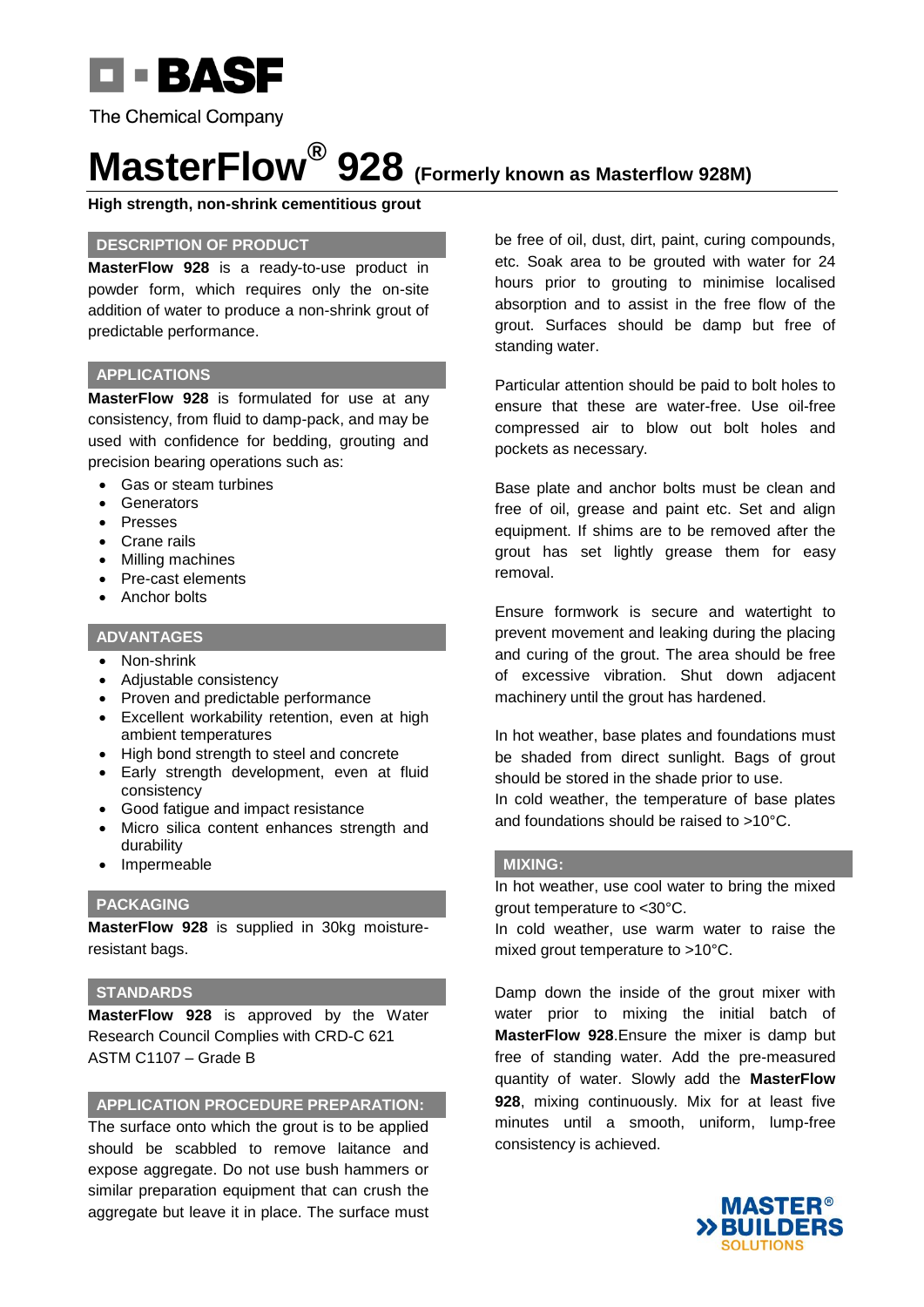

# **MasterFlow® 928 (Formerly known as Masterflow 928M)**

#### **PLACING:**

Lengths of metal strapping laid in the formwork prior to placing may be necessary, to assist grout flow over large areas and in compacting and eliminating air pockets. Pour the grout continuously. Maintain a constant hydrostatic head, preferably of at least 15cm. On the side where the grout has been poured, allow 10 cm clearance between the side of the form and the base plate of the machine.

On the opposite side, allow 5-10cm clearance between the formwork and the base plate.

MASTERFLOW grouts are suitable for use with most types of pumping equipment. Immediately after **MasterFlow 928** grout is placed, cover all exposed grout with clean damp hessian, and keep moist until grout is firm enough to accept a curing membrane.

Should the grout shoulders require finishing work, this should be carried out prior to application of the curing membrane. We recommend the use of a curing membrane from our MASTERKURE range.

#### **SHOULDERS**

Due to differences in temperature between the grout under the base plate, and exposed shoulders that are subject to more rapid temperature changes, de-bonding and / or cracking can occur. Avoid shoulders wherever possible.If shoulders are required they should be firmly anchored with reinforcing to the substrate to prevent de-bonding

#### **TYPICAL WATER REQUIREMENTS:**

| Application                | Consistenc<br>y | Flow<br>Tabl | Flow<br>Cone*<br>$\star$ | Mix<br>Water | ltr/30kg |
|----------------------------|-----------------|--------------|--------------------------|--------------|----------|
|                            |                 | $e^*$        |                          | Min<br>max   |          |
| Grouting<br>machinery:     | Fluid           |              | 20-30                    | 5.<br>4      | 6        |
| Grouting<br>machinery:     | Flowable        | 130          |                          | 4.<br>2      | 4.8      |
| Bedding<br>pre-cast:       | Plastic         | 60           |                          | 3.<br>6      | 4.2      |
| Filling tie-<br>bar voids: | Dry-pack        |              |                          | 2.<br>4      | 3        |

ASTM C230 / ASTM C827 (determination of consistency - previously referenced in CRD-C 588)

ASTM C939 (formerly CRD-C 79)



Diagram A illustrates the use of grout surcharge to ensure complete filling under a base. Diagram B shows that straps can be used to aid grout flow under a wider base. A gentle "sawing" action with the strap allows the grout to flow without segregation for greater distances.

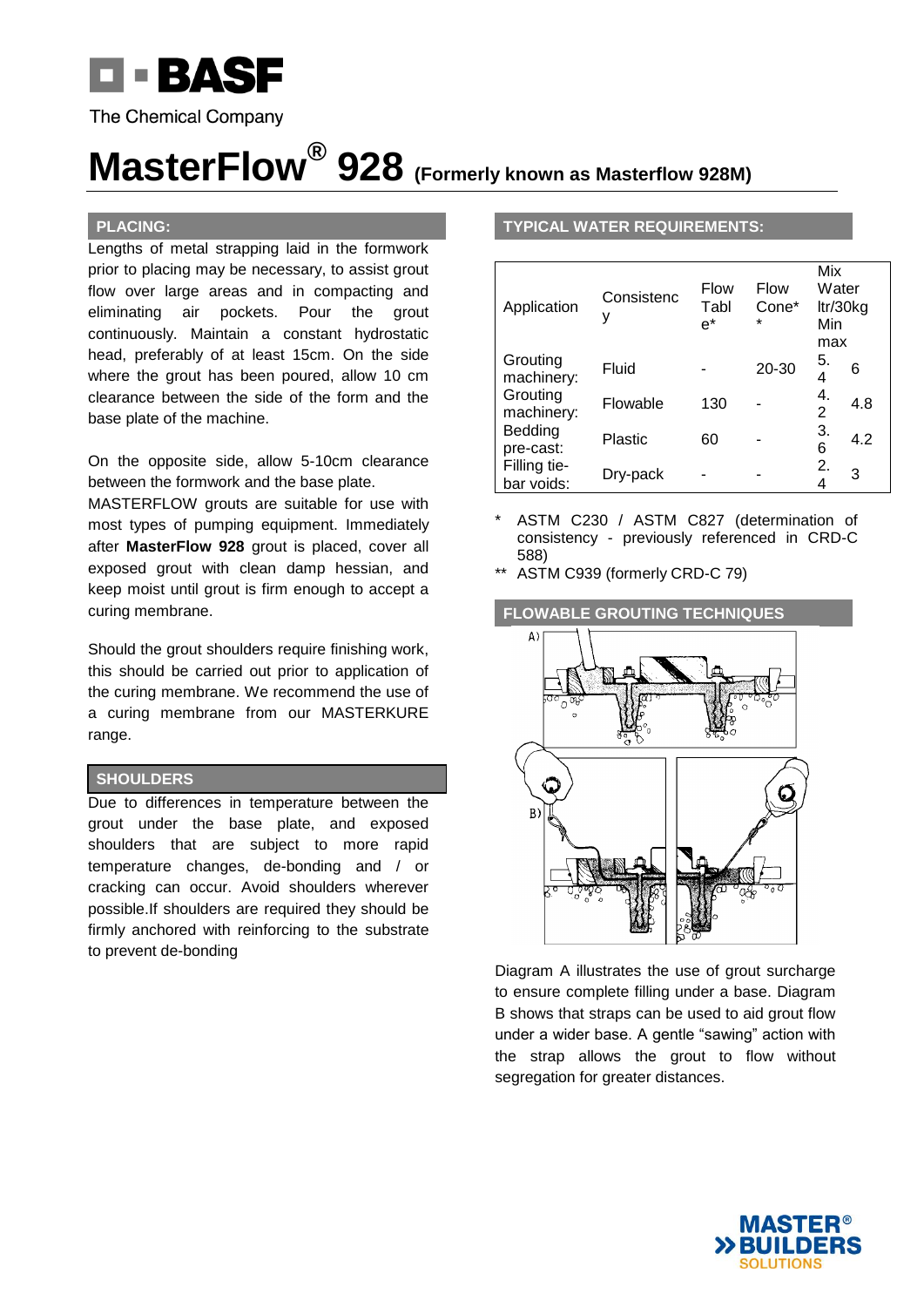

# **MasterFlow® 928 (Formerly known as Masterflow 928M)**

#### **TYPICAL PROPERTIES STRENGTH DEVELOPMENT:**

The strength of grout is dependent on many factors, which include mixing, water addition, curing, temperature and humidity. The table below gives typical average strengths of **MasterFlow 928** at 25°C, when mixed with 4 litres (flowable) and 4.5 litres (fluid) per 30kg bag.

| <b>Compressive Strength</b> |                   |                   |                   |  |  |  |
|-----------------------------|-------------------|-------------------|-------------------|--|--|--|
| Time                        | Flowable          | Fluid             | Flexural          |  |  |  |
|                             | N/mm <sup>2</sup> | N/mm <sup>2</sup> | Strength          |  |  |  |
|                             |                   |                   | N/mm <sup>2</sup> |  |  |  |
| 1 day                       | 34                | 28                | 7.0               |  |  |  |
| 3 days                      | 43                | 35                | 8.5               |  |  |  |
| 7 days                      | 51                | 45                | 10.0              |  |  |  |
| 28 days                     | 64                | 58                | 11.5              |  |  |  |

Table 2 shows compressive strength of 100mm cubes and flexural strength of 40 x 40 x 160mm prisms.

#### **BLEED WATER:**

No bleed water is apparent (ASTM C-232) at recommended water addition rates.

#### **EXPANSION:**

Tests were made following both ASTM Standard C-878, on the use of expansive cements and Corps of Engineers Standard for grout. Tests made as prescribed by ASTM standard C-878 show an expansion value of about 0.05%. Tests in conformity with Corps of Engineers show an expansion value of 0.3% that is lower than the maximum value (0.4%) fixed by the same standards. Moreover, **MasterFlow 928** expansion occurs both in the plastic and in the earlyhardened state. However, the expansion action of **MasterFlow 928** exhausts mainly during the first 12 hours of curing.

## **MODULUS OF ELASTICITY:**

The static modulus of elasticity, measured by applying a load corresponding to 1/3 of the strength, is approximately 25,000N/mm² at 7 days and 30,000N/mm² at 28 days.

#### **FATIGUE RESISTANCE:**

Cube samples, produced with **MasterFlow 928** and cured for a month, underwent fatigue tests of 2,000,000 pulsing stresses ranging between 20 and 50N/mm² at a frequency of 500 cycles/min. Tested specimens were undamaged and their compressive strength was higher than that of similar specimens that were not subjected to fatigue tests.

## **BOND TO CONCRETE:**

After a 28-day curing period, the **MasterFlow 928** concrete bond was determined (about 6.5N/mm²) by the load applied to cause the disbondment from the contact surface.

#### **BOND TO STEEL:**

The bond of **MasterFlow 928** to steel, calculated by applying loads to the bars undergoing pull-out tests and by the grout steel contact surface, is 3N/mm² at 7 days and 4N/mm² at 28 days for plain bars; 20N/mm² at 7 days and 30N/mm² at 28 days for deformed bars.

#### **WORKABILITY:**

Tests at the fluid consistency performed according to ASTM C939; show compliance with the requirements of CRD-C 621-82. Flowable and plastic consistency tests were made using ASTM C230 apparatus.

## **CAPILLARY PORES AND PERMEABILITY:**

Even under a pressure of 20atm, water does not penetrate **MasterFlow 928** specimens. The permeability factor is calculated to be therefore lower than 1.10-12cm/sec.

#### **RESISTANCE TO CHEMICAL ATTACK:**

Thanks to its water tightness, **MasterFlow 928** grout is protected against environmental aggressive agents in solution.

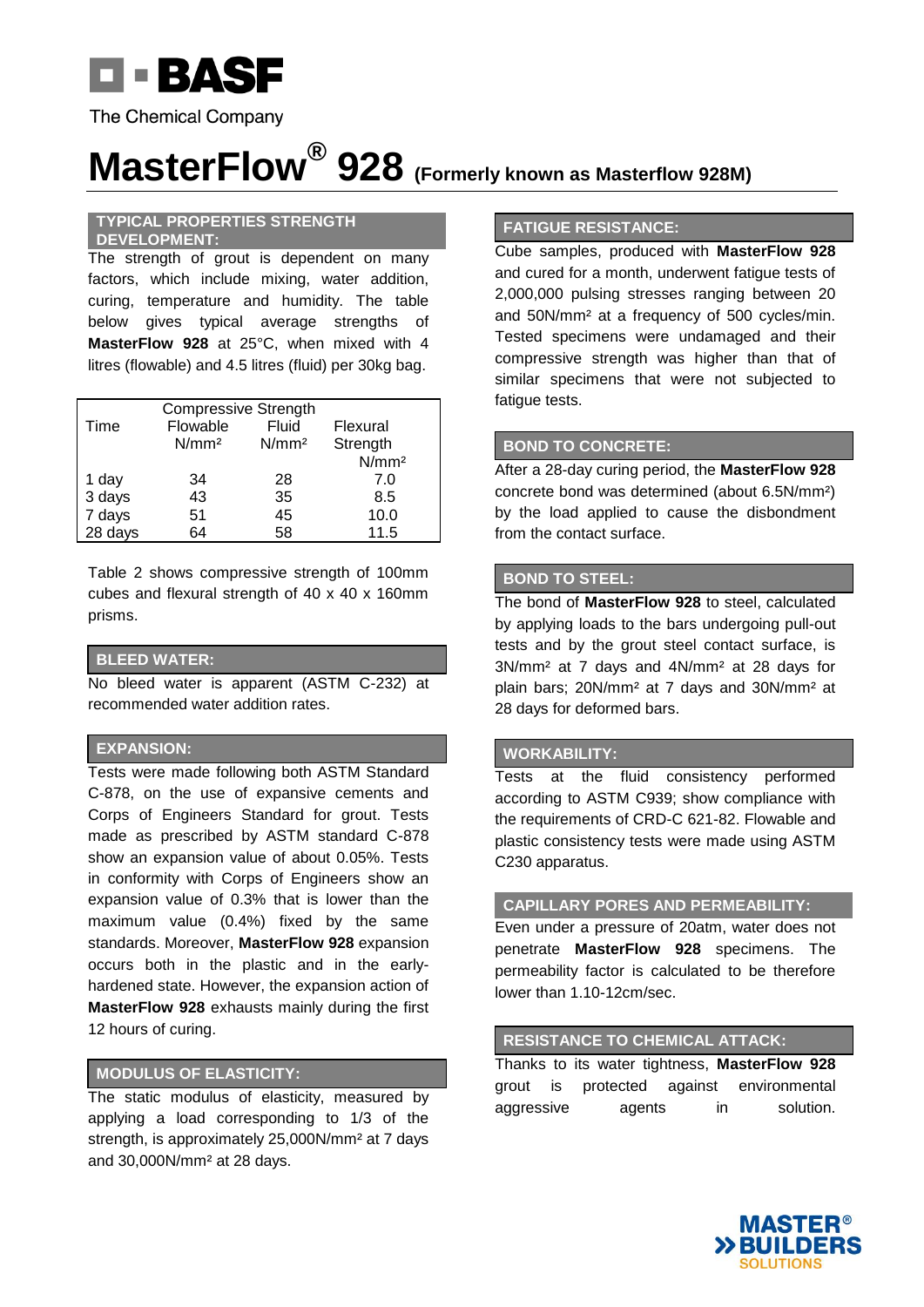

# **MasterFlow® 928 (Formerly known as Masterflow 928M)**

### **RESISTANCE TO HIGH TEMPERATURE:**

**MasterFlow 928** grouts can withstand high temperature (+400°C) for very long periods without deteriorating substantially

### **RESISTANCE TO LOW TEMPERATURE:**

After 300 freezing and thawing cycles, the modulus of elasticity decreases only 5%. This indicates that **MasterFlow 928** is highly resistant to the disrupting action of fros

#### **STORAGE**

Store out of direct sunlight, clear of the ground, on pallets protected from rainfall. Avoid excessive compaction.

Failure to comply with the recommended storage conditions may result in premature deterioration of the product or packaging. For specific storage advice, consult BASF's Technical Services Department.

#### **SHELF LIFE**

Up to 12 months if stored in unopened containers according to manufacturer's instructions.

## **PRECAUTIONS**

The temperature of both the grout and elements coming into contact with the grout should be in the range of >10°C to >35°C. Do not use water in an amount or at a temperature that will produce a consistency more than fluid or cause mixed grout to bleed or segregate.

**MasterFlow 928** should be laid at a minimum thickness of 10mm and to a maximum depth of 80mm.

For applications above 80mm, consider the use of MASTERFLOW 980M. For applications below 10mm, consult BASF's Technical Services Department for advice.

To simulate on-site conditions it is necessary to restrain cubes for the first 24 hours immediately after casting.

#### **DO NOT OVERWORK AND AVOID USING MECHANICAL VIBRATION.**

#### **UNDER NO CIRCUMSTANCES SHOULD MasterFlow 928 BE RE-TEMPERED BY THE LATER ADDITION OF WATER.**

It is essential that a mechanically powered grout mixer is used to obtain the optimum properties.

### **YIELD/CONSUMPTION**

15.2-15.6ltr/30kg bag dependent on water addition rate65x30kg bags/m³

### **WARNING**

As with other products containing Portland cement, the cementitious material in **MasterFlow 928** grout may cause irritation. Avoid contact with eyes and prolonged irritation. In case of contact with eyes, immediately flush with plenty of water for at least 15 minutes. Call a physician. In case of contact with skin, wash skin thoroughly.

REQUEST AND REFER TO RECOMMENDED INSTALLATION PROCEDURES FOR **MASTERFLOW** EPOXY GROUTS PRIOR TO USE

#### **NOTE**

Field service, where provided, does not constitute supervisory responsibility. For additional information, contact your local BASF representative.

BASF reserves the right to have the true cause of any difficulty determined by accepted test methods.